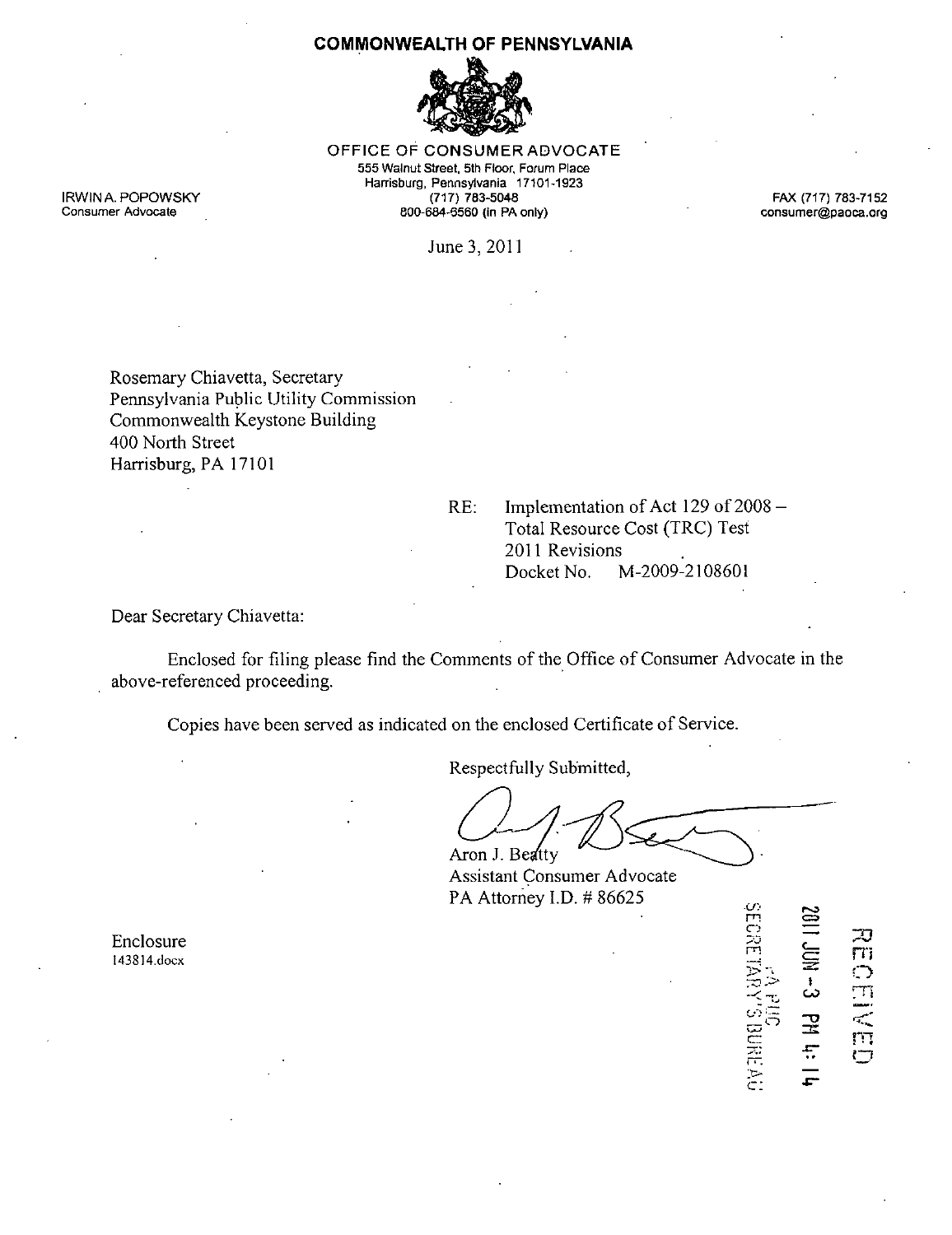### BEFORE THE PENNSYLVANIA PUBLIC UTILITY COMMISSION

Implementation of Act 129 of  $2008 -$ Total Resource Cost (TRC) Test 2011 Revisions Docket No. M-2009-2108601

# COMMENTS OF THE OFFICE OF CONSUMER ADVOCATE

Pursuant to Section 333 of the Public Utility Code, 66 Pa. C.S. § 333, and in response to the Prehearing Conference Order: First Prehearing Order on Remand

I. INTRODUCTION

On May 6, 2011, the Pennsylvania Public Utility Commission (Commission) issued a Tentative Order seeking comments on proposed revisions to the Total Resource Cost (TRC) Test used to evaluate the costs and benefits of the energy efficiency and conservation plans (EE&C Plans) required under Act 129 of 2008, 66 Pa. C.S. § 2806.1. Through the Tentative Order, the Commission proposes refinements to the Pennsylvania TRC test for use through May 31, 2013 and beginning June 1,2013. The refinements cover a number of different components of the TRC test, specifically as it concerns demand response programs, the net-togross adjustment, fiael switching programs, and various calculations and definitions. The Tentative Order also establishes some TRC Reporting requirements.

The OCA has reviewed the Commission's Tentative Order and in general, finds many of the proposed refinements to be a reasonable and helpful to the on-going review of the programs. Appropriate cost-effectiveness testing through a well developed TRC test will help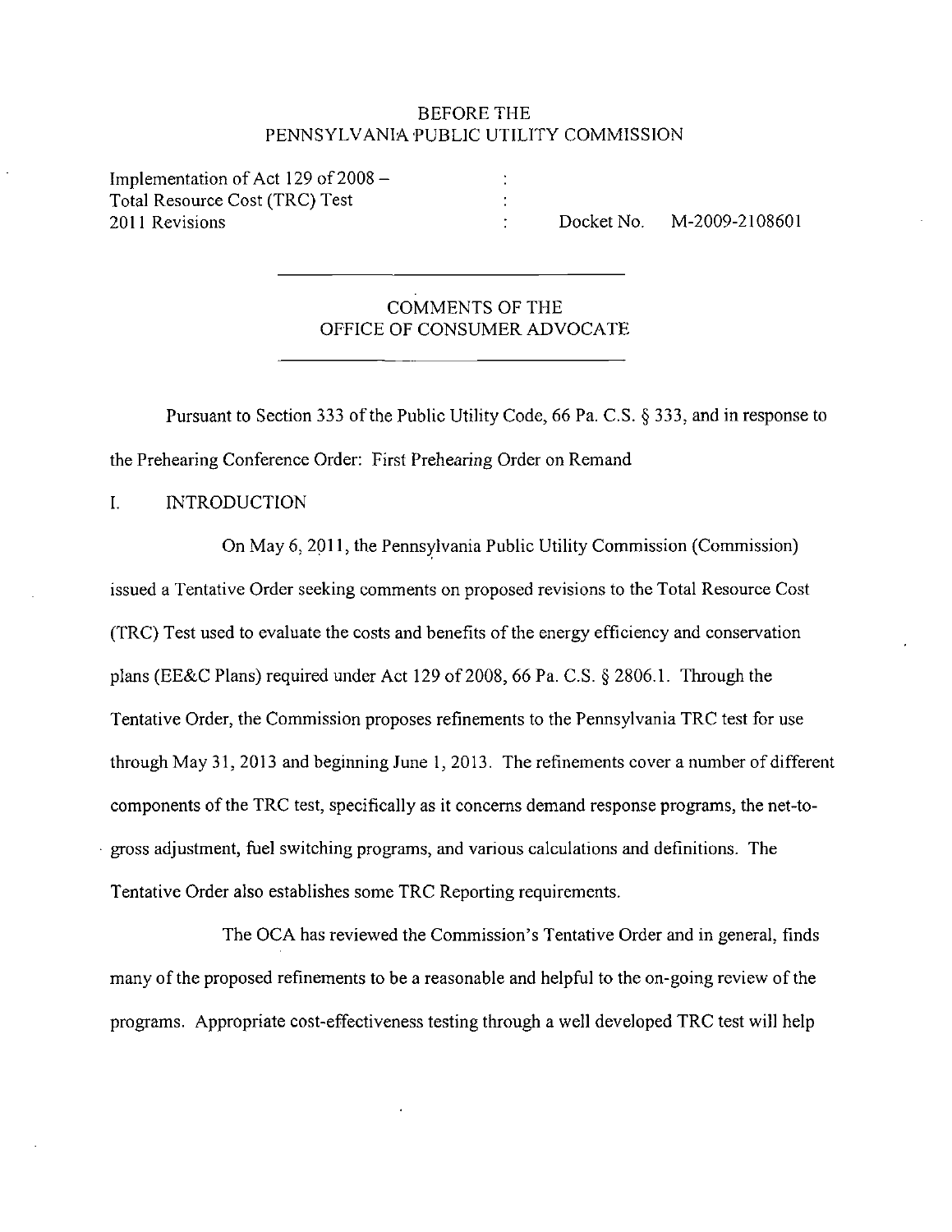the Commission and all stakeholders to monitor the EE&C Plan and provide insight on potential program and portfolio improvements.

In reviewing the proposed modifications, the OCA identified one proposal regarding demand response programs that could negatively affect the TRC results for certain demand response programs. In particular, the Commission's definition of "measure life" for demand response programs may impact residential direct load control programs. The OCA discusses this concern below.

#### II. COMMENTS

#### A. Measure Life for DR Programs

Through this Tentative Order, the Commission recognized that the 2009 PA TRC Test Order did not provide direction for determining the measure life of Demand Response (DR) Programs such as direct load control programs. Direct load control programs are often used in the residential sector for such things as air conditioner cycling and water heater control. These programs allow the EDC to cycle the compressor of a residential customer's air conditioning unit or turn off an electric water heater for a period of time to provide demand response at times of system peak. These programs have been used for many years by the rural cooperatives in Pennsylvania and electric utilities in other states to control system peak demands. The OCA strongly supports these programs as the programs allow the residential customer to provide demand response during peak periods thus benefitting the system and the customer.

As the Commission notes, though, the 2009 PA TRC Test Order did not address the measure life to be used in evaluating this program. As a result, direct load control programs have not been evaluated on a consistent basis by EDCs who are considering such programs. The different analyses have produced greatly varying results as to whether such programs are cost

 $\overline{2}$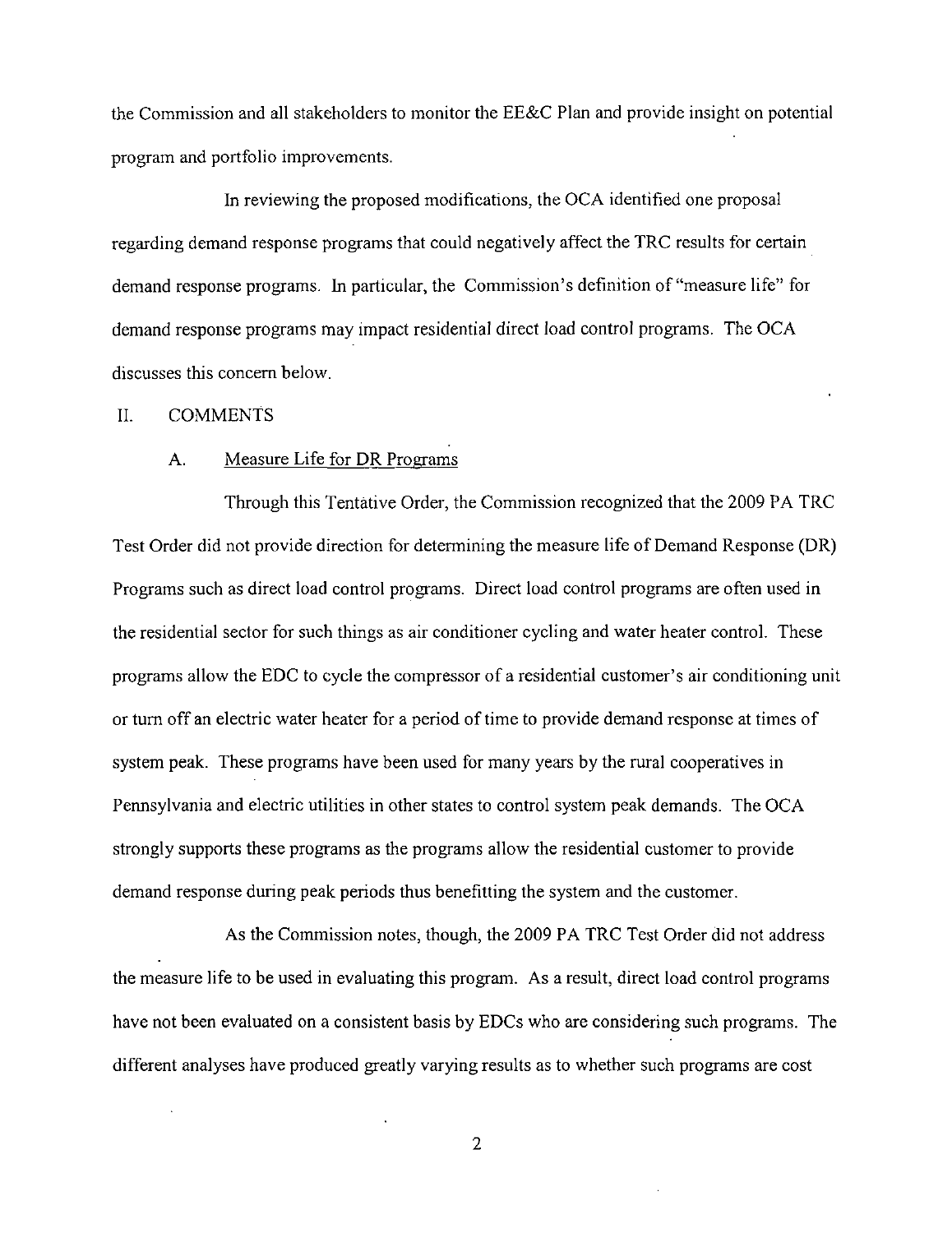effective, perhaps leading to incorrect infonnation about the value of residential direct load control in the energy efficiency portfolio.

The definition of "measure life" for use in calculating the TRC is critical to a proper analysis of direct load control programs. The Commission proposed that the definition of measure life could reflect either the "equipment life" or the "program life." The equipment life is the number of years that a measure is installed and operated until failure. Tentative Order at 14. The program life is defined as the number of years that a DR program is projected to operate. Id. The Commission proposes that the *lesser* of these two values be used in calculating the TRC. Id

The OCA submits that for demand response programs such as direct load control, the "equipment life" reflecting the number of years that the measure is installed and operated (subject to the limit set in Act 129) should be used for the calculating the TRC for such programs. The equipment life reflects the fact that the equipment, once installed, will not likely be removed and will be available to the EDC over its entire life. The direct load control program is often somewhat expensive to deploy, but once deployed, it is available over a long period of time to provide on-going benefits to both the system and the customer.

The life of a particular program, however, could be far more limited. In fact, if using a literal definition of the life of the existing programs, the demand response program would be evaluated over only a one year period (or perhaps even the four summer month period) since that is the time frame for measuring compliance with the demand response goal of Act 129. The OCA has found that some analyses of a residential direct load control program are being done based on only the Summer 2012 benefits since that is the current program life. To use such a short time frame for anlaysis requires the expensive upfront deployment costs of long lived

3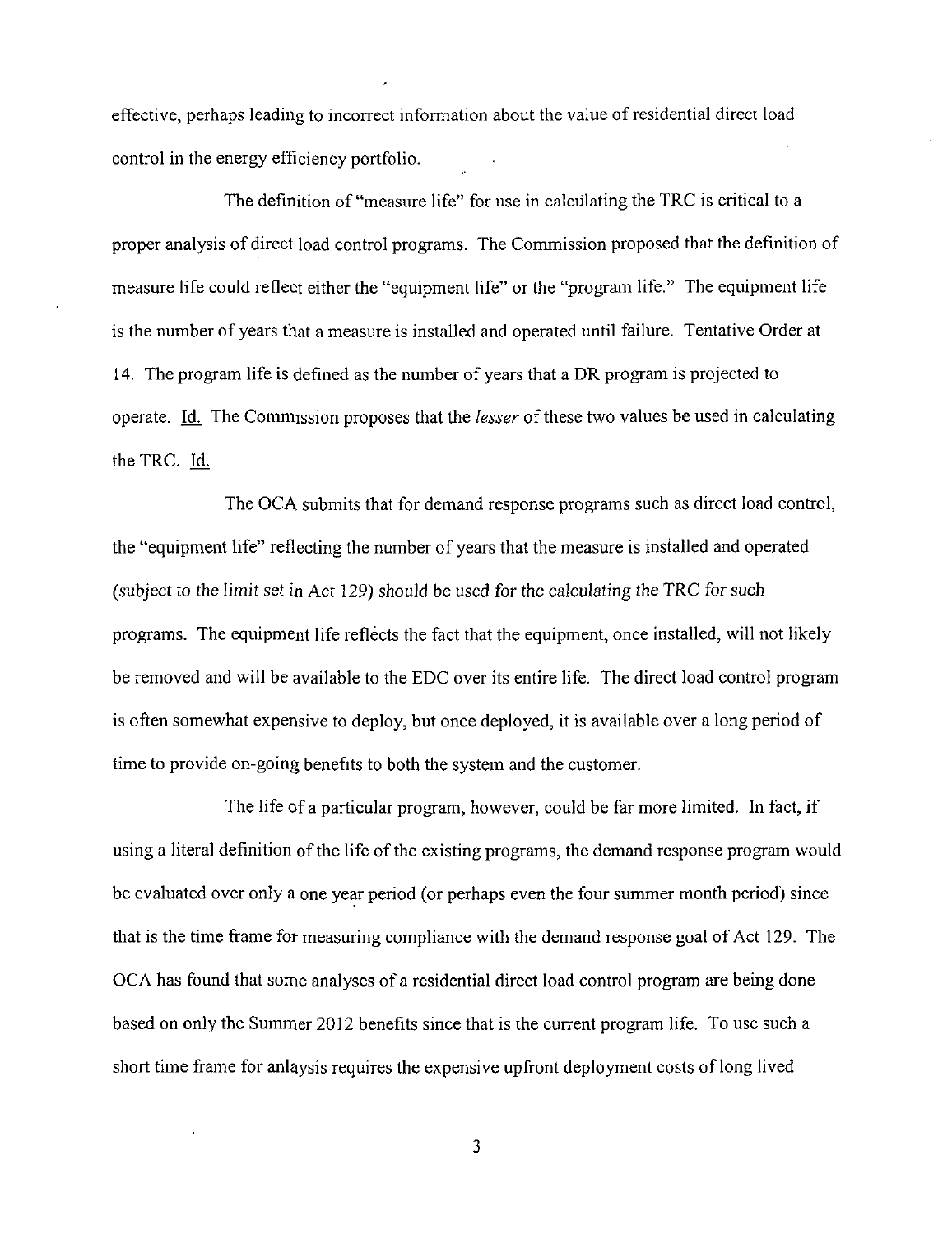equipment to be compared to a very short term benefit. The equipment, however, will remain in place and be available for the "next generation" of program and the one after that. It is not reasonable to evaluate a long term investment in demand response technology by looking at only short term program benefits. This process will skew the benefit/cost ratio analysis, perhaps resulting in the rejection of a program that has the ability to provide long term, sustainable peak demand reductions for the benefit of all customers.

As such, the OCA recommends that for demand response programs, the Commission define "measure life" in the TRC analysis to be the equipment life, i.e., the number of years that a measure is installed and operated until failure. This approach will reflect the long term value of the DR resource better ensuring that beneficial programs are not left on the table due to an incomplete analysis.